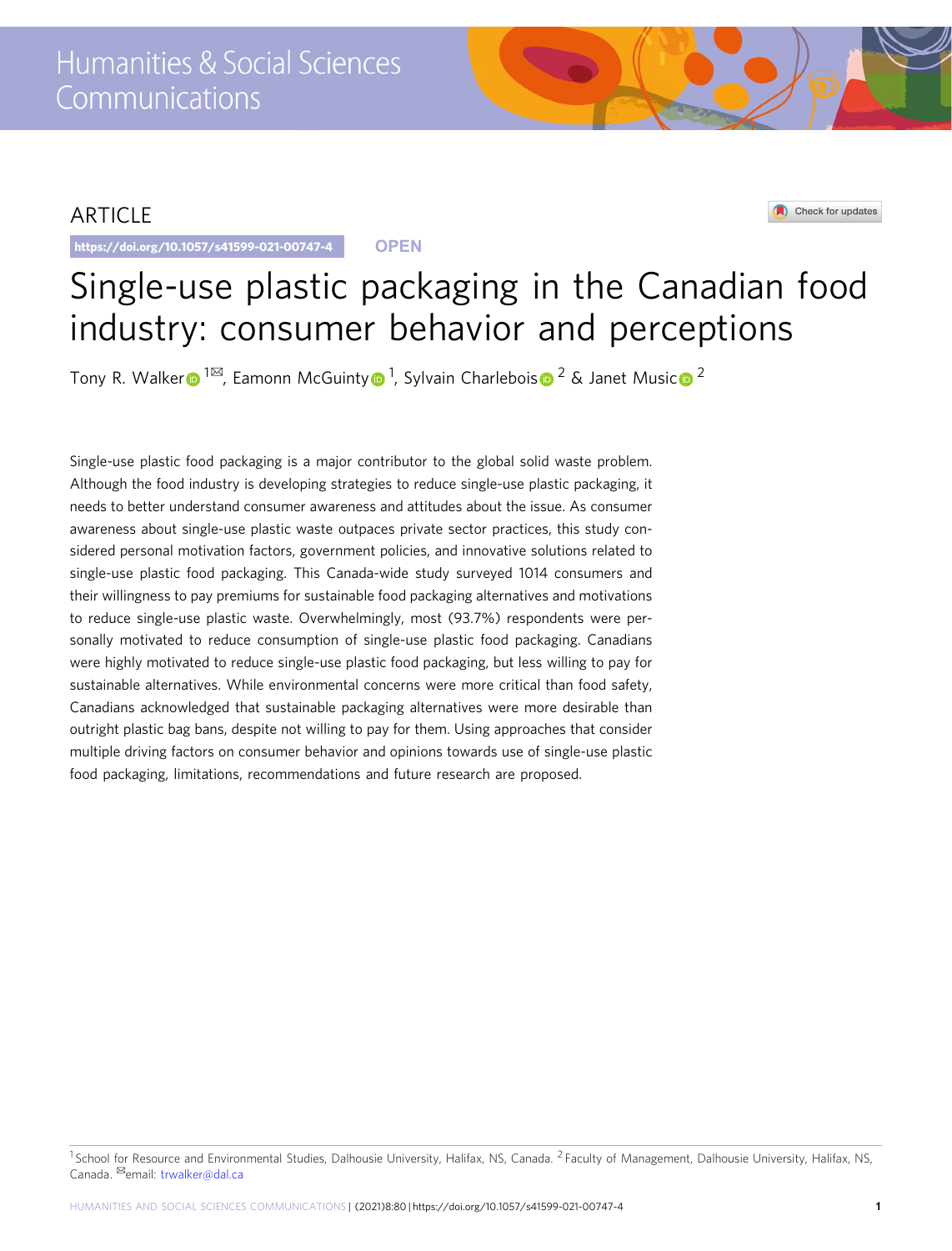# Introduction

medicion<br>
onsumption of single-use plastics has been identified as a<br>
plastics have become entrenched in day-to-day lives in<br>
Plastics have become entrenched in day-to-day lives in<br>
such a plastics global environmental pollution crisis (UNEP, [2018](#page-10-0)). everything humans do. Because of its utility, the global plastics production volume has doubled every decade (Geyer et al., [2017](#page-9-0)). The amount of plastic produced globally since 1950 is estimated at 9.2 billion metric tons (MT) and upwards of 6.9 billion MT of plastic has ended up in landfills or worse, "leaking" into the environment (Brooks et al., [2018\)](#page-9-0). Since creation of plastic polymers in the 1950s, single-use plastic production, use and mismanagement has resulted in devastating impacts on marine, terrestrial and aquatic ecosystems (UNEP, [2014,](#page-10-0) [2018\)](#page-10-0). From bags to food containers, plastics are omnipresent in society and many experts are concerned about the impact of plastic on ecosystem and human health (Worm et al., [2017;](#page-10-0) Karbalaei et al., [2018\)](#page-9-0). Addressing global environmental threats of single-use plastics requires government regulation, business innovation, and individual behavior change for cleaner production and potential environmental and economic benefits.

Consumer plastics are designed to be durable and strong, which benefit society through longevity and safety but causes issues with disposal and recycling (Plastics Europe, [2017\)](#page-10-0). Plastics consumed for single-use is the largest market globally, where growth has been accelerated by a shift from reusable to single-use containers. Plastic waste generation has increased from 1% in 1960 to >10% by 2005 in high-income developed countries (Jambeck et al., [2015](#page-9-0)). Over half of the world's mismanaged plastic waste is generated by just five countries: China, Indonesia, the Philippines, Vietnam, and Sri Lanka (Brooks et al., [2018](#page-9-0)). These five countries have been overwhelmed by plastic waste exports from developed countries that have exacerbated the single-use plastic problem (Liu et al., [2018\)](#page-10-0). Since the 1950s, roughly 40% of the 448 million MT (2015) of plastic produced every year is designed for single use, much of it for packaging intended to be discarded within minutes after purchase (Geyer et al., [2017\)](#page-9-0). Assessing global plastic packaging flows comprehensively found that most plastic packaging is used only once and 95% of the value of the material, worth USD\$80–120 billion annually, is lost to the economy (World Economic Forum, [2016](#page-10-0)).

Plastic waste awareness, especially from single-use plastic packaging, is linked to recent increases in public attention (Schnurr et al., [2018\)](#page-10-0). None of the commonly used plastics in society are fully biodegradable and as a result have accumulated (rather than decomposing) in natural environments and landfills (Walker and Xanthos, [2018;](#page-10-0) Karbalaei et al., [2019](#page-10-0)). Furthermore, public understanding of the correlation between fossil fuel extraction and use of petroleum for plastic production has gained increased attention in recent years (Avery-Gomm et al., [2019](#page-9-0)). In a recent global study, an estimated 9% of plastic waste has ever been recycled, 12% incinerated, and the remaining 79% has accumulated in landfills or leaked into the environment, as of 2015 (Geyer et al., [2017](#page-9-0)). Thus, impacts on natural environments from plastic waste accumulation has become an increasing concern for consumers (Avery-Gomm et al., [2019;](#page-9-0) Walker and McKay, [2021](#page-10-0)).

While Canada's recycling figures are comparable to global averages, Canada claims to be moving toward a circular economy for plastics by pursuing zero-plastic waste and improving beyond the 89% of total plastics destined for landfills, incineration or leakage into the environment (Walker and Xanthos, [2018](#page-10-0)). By virtue of reactive measures by governments, corporations, nongovernment organizations and individuals, we are now seeing emerging trends of plastic bag bans, fines, taxes, and industry phase-outs of certain single-use plastics (Xanthos and Walker, [2017;](#page-10-0) Schnurr et al., [2018](#page-10-0); Adam et al., [2020;](#page-9-0) Clayton et al., [2020;](#page-9-0)

Bezerra et al., [2021](#page-9-0)). The range of measures are considered to be tiered by performance-based approaches, market instruments, and voluntary initiatives (CCME, [2018](#page-9-0)). Additionally, the rise of consumer changes is placing significant pressures on industry and governments to take action, including promotion of the circular economy (Ellen MacArthur Foundation, [2018](#page-9-0)). The circular economy thinking is widely used within countries for closed-loop waste recycling and Canada has been a major exporter of recyclable materials (Liu et al., [2018](#page-10-0)). Although consumers are aware of environmental problems caused by food packaging, they are unaware of sustainable packaging solutions (e.g., circular economy or alternatives) (Scott and Vigar-Ellis, [2014;](#page-10-0) Ketelsen et al., [2020\)](#page-10-0). Consumers play an important role in market adoption of alternatives because they are decision-makers when purchasing plastic packaging products (Fernqvist et al., [2015](#page-9-0)).

In Canada, single-use plastic pollution has been recognized as an environmental problem (Walker and Xanthos, [2018\)](#page-10-0). There is a growing trend in consumer demand for more corporate responsibility and in response corporations are seeking strategies to reduce their single-use plastic packaging. While maintaining the focus on Canada, global best practices and barriers including the integration of circular economy approaches, extended producer responsibility (EPR) and reverse logistics processes was reviewed to help determine a path forward for emerging trends associated with negative externalities of single-use plastics. Applying circular economy principles to global plastic packaging could transform the plastics economy and reduce negative externalities (Ellen MacArthur Foundation, [2018](#page-9-0)). Canada needs to lessen consumption and adopt zero-plastic waste strategies by reducing, reusing and recycling single-use plastics (Walker and Xanthos, [2018\)](#page-10-0). Adoption of the circular economy and EPR systems will help reshape and rebalance current flow-through of waste volume. As a policy tool, EPR enables the producer of a product to be responsible after initial use and extended to the post-consumer stage of a product lifecycle (CCME, [2018;](#page-9-0) Diggle and Walker, [2020](#page-9-0)). Further understanding of export patterns of recyclable materials from developed to developing countries will help reduce waste pollution transfers (Liu et al., [2018](#page-10-0); Walker, [2018\)](#page-10-0). The aim of this study was to identify driving factors behind change in perception and anticipated behavior of consumers towards the consumption of single-use plastics in the Canadian food industry. Findings gathered from this study will help inform policy decisions by corporations, food packing manufacturers and government.

#### Methods

Consumers are becoming more concerned about food packaging waste (Charlebois et al., [2014\)](#page-9-0). This study tackles current singleuse plastic packaging consumption patterns and production systems based traditional practices. Generally difficult to reach scale, commercial plastic packaging technologies are now challenged by contemporary market forces (Dües et al., [2013](#page-9-0)). Market-ready technologies and solutions are increasingly in demand and were explored in this survey as viable options to curb single-use plastic packaging waste derived from food products. This study used a survey methodology conducted through a formulated questionnaire within Canada (supplementary material S1). This method was appropriate to identify potential links between consumer willingness to pay for green packaging in food products and industrial approaches to curbing the single-use plastics predicament. Green packaging was assumed to include several board criteria, such as easily or readily recyclable, produced from natural raw materials with limited environmental consequences during production and end-of-life, or reusable materials.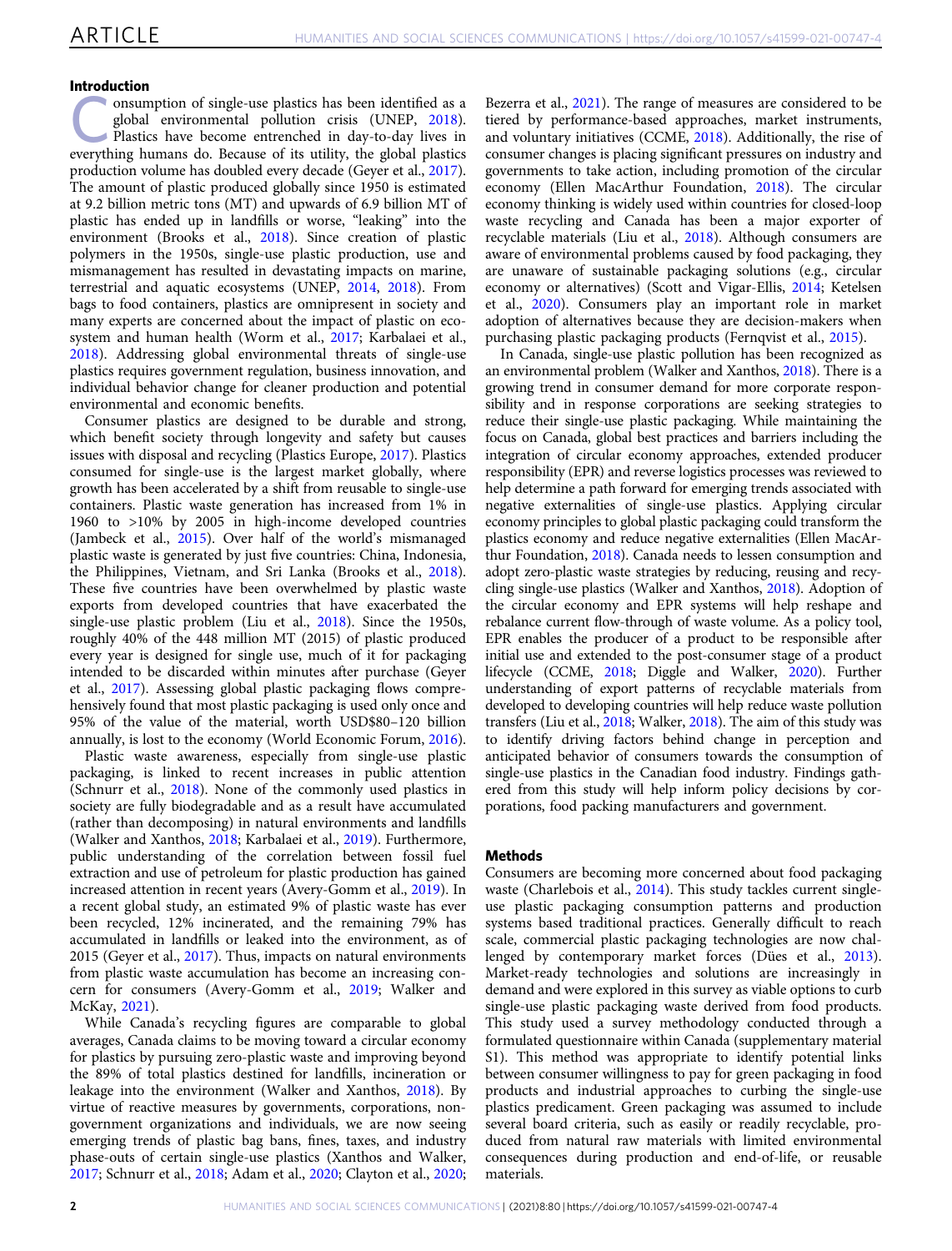<span id="page-2-0"></span>



Fig. 1 Conceptual framework of single-use plastic use in the Canadian food sector.

To guide the study and understand repercussions in the Canadian food industry regarding market behavior around singleuse plastic packaging, a conceptual framework was developed to probe Canadian perceptions on possible solutions to reduce unnecessary or over-packaging in the food industry (Fig. 1). From this, a quantitative survey was developed using a series of statements and 5-point Likert scale (1 Strongly agree 2 Agree, 3 Neither disagree nor agree, 4 Disagree, 5 Strongly disagree) to measure both agreement and uncertainty, where "Strongly Agree" and "Agree" denote high motivation and "Neither Agree nor Disagree" denotes uncertainty. The survey was divided into four parts. First, the socio-economic determinants (age, gender, income, education, region and marital status) of respondents were collected. Second, the survey probed respondents whether their purchasing behavior was based on environmental awareness. Third, a serious of questions on responsibility for green food packaging was asked. Finally, willingness to adapt behavior was queried.

Data were collected through an online survey conducted across Canada through an online survey platform administered through a third-party fieldhouse, Qualtrics. The survey was available for seven days from May 10th through 17th of 2019 in French and English. Virtually all Canadians are exposed to food packaging, therefore, using the Qualtrics panel of over 1.3 million self-selecting Canadian consumers was appropriate. This panel has a sampling frame that covers 97% of the Canadian population of adults over the age of 18. Survey results were weighted by age and gender in each region to correct for any sampling bias and non-response bias among difficult-to-reach populations. Based on the sampling design, the margin of error was 3.1% with a 95% confidence interval, which means that respondent data were within 3 percentage points of the real Canadian population value 95% of the time.

Once a pre-test of 50 completes determined that the survey instrument was sound, the survey was administered to 1112 randomly selected adult Canadians and achieved a response rate of 96%. The survey took on average of 11 min to complete. Incomplete responses were removed as were those of respondents who answered in the survey in under 3 min. This left 1014 valid responses. All respondents have lived in Canada for 12 months and are least 18 years of age drawn from the population across British Columbia, the Prairies, Ontario, Quebec, the Atlantic Provinces (New Brunswick, Nova Scotia, Prince Edward Island and Newfoundland and Labrador), and the North (Yukon, Northwest Territories, Nunavut). The regions within Canada used

in this study were based on generally accepted subdivisions for the country, which have been used by other studies in their sampling designs (Beck et al., [2005;](#page-9-0) Hajizadeh et al., [2016;](#page-9-0) Naud et al., [2019](#page-10-0)).

Data analysis was completed using the SPSS version 25. Though the fieldhouse, Qualtrics, set quotas within the survey platform based on Canadian census data of age and gender within region, there was a need to weight the data due to over sampling in some regions. As the survey is conducted in real time, quotas can overfill if many respondents start the survey in a contracted timeframe. As mentioned above, the data was cleaned after the survey finished in field, and any responses under 3 min were removed. Therefore, weights for the data were developed according to Statistics Canada Census Profile 2016 and applied to correct for any sampling deficiencies in age and gender within region at time of collection (Statistics Canada, [2019\)](#page-10-0). This study was completed to provide context for future studies. As data were not normally distributed, ranked-based nonparametric tests were used to determine differences between groups. As such, differences in medians were measured with Kruskal–Wallis H tests to determine significance between subgroups, age (18–23 24–38, 39–53, 54–72, 73+), region (British Columbia, Prairies, Ontario, Quebec, Atlantic Provinces, North) income (<\$40,000, \$40,000-\$79,999, \$80,000-\$149,999, \$150,000+) and education (high school diploma, undergraduate degree, college diploma, graduate degree or doctorate, other). A Mann-Whitney U-test was used to determine differences in scores by gender. Two-way analysis of variance (ANOVA) was used to determine the main effect of age and region and education and region on the perceptions of responsibility.

Limitations with self-reported survey data exist. Several studies discuss likelihood of aspirational perceptions of self-behaviors (Hartley et al., [2015](#page-9-0); Pahl and Wyles, [2017;](#page-10-0) Wyles et al., [2019](#page-10-0)). Despite this, understanding consumers' perceptions of single-use plastics in the food industry provides insights into larger social implications for the Canadian food industry and for waste management of single-use plastic food packaging after use (Lindh et al., [2016](#page-10-0)). The understanding relies on empirical evidence regarding human decision-making and incentives that go beyond economic metrics (Jia et al., [2019](#page-9-0)).

# Results

Socio-demographic characteristics. Socio-demographic profiles by Canadian region were reflected in weighted data (Table [1](#page-3-0)).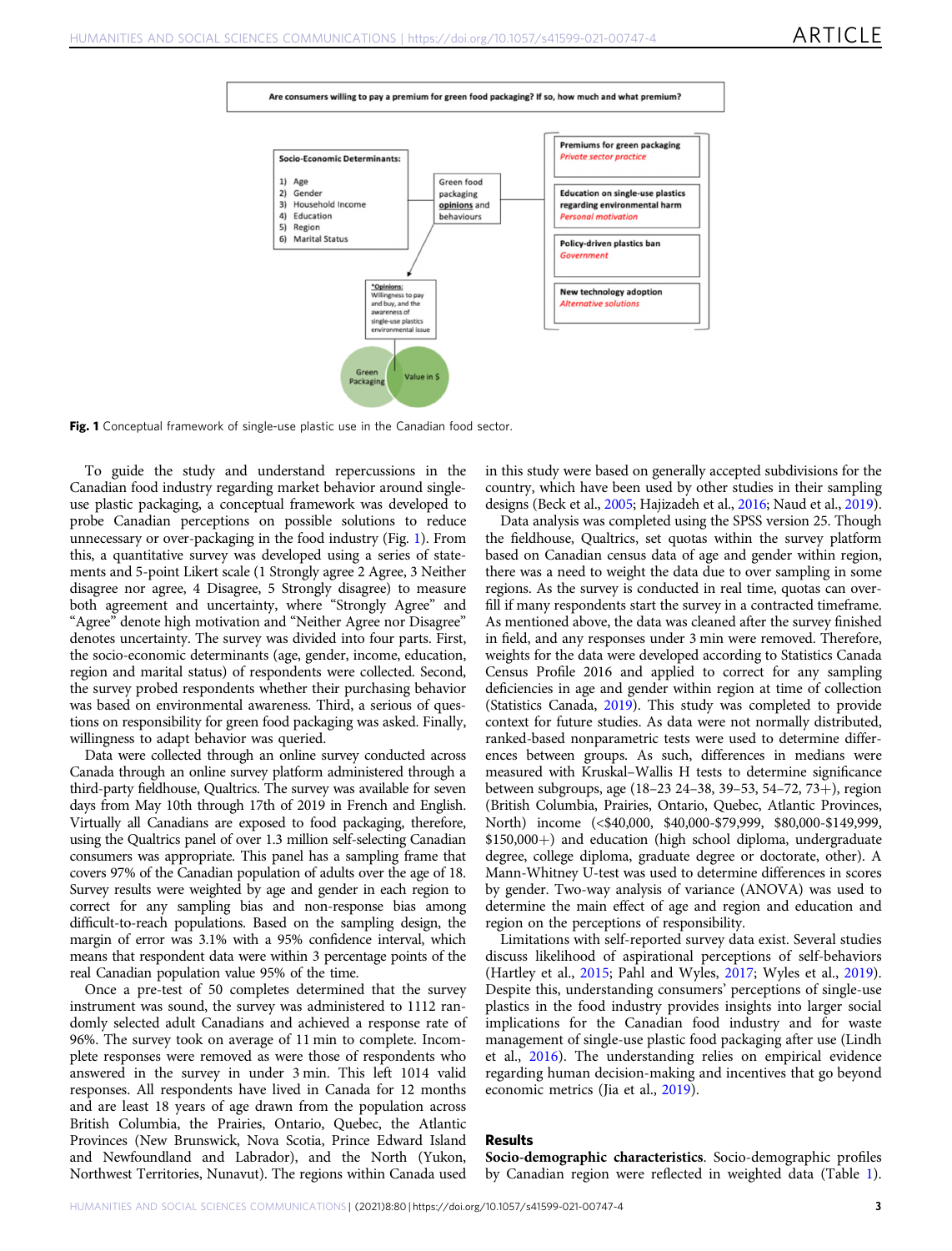<span id="page-3-0"></span>Distribution of respondents by regions shows that most reside in Ontario (38.2%), followed by Quebec (21.6%), Prairies (Alberta, Saskatchewan and Manitoba) (18.8%), British Columbia (13.5%), Atlantic Provinces (7.6%), and the North (0.03%). There were slightly more females (55.5%) than males (45.5%). Most respondents were aged 54–72 (32.7%), followed by 39–53 (24.6%) 24–38 (22.1%), 18–23 (12.1%) and  $73 + (8.5\%)$ . Most respondents had attained a high school or college diploma (32.5% and 31%, respectively.

Consumer behavior and opinions. Kruskal–Wallis H tests were run to determine if there were differences in motivation among independent variables (age, region, income, and education). Examples are shown in Table 2. For example, for the survey question: I am personally motivated to reduce the amount of single-use plastic food packaging because of its environmental impacts, most respondents, 88.9%, answered "Strongly agree" or "Agree" on the 5-point Likert scale. Figure [2](#page-4-0) and Table 2 show participant responses related to motivation to reduce consumption by region, income, education, and age. Distributions of motivations scores were similar for all age groups. Median

| Table 1 Socio-demographic characteristics of respondents. |                |  |
|-----------------------------------------------------------|----------------|--|
| Socio-demographics                                        | <b>Percent</b> |  |
| Sex                                                       |                |  |
| Male                                                      | 45.5           |  |
| Female                                                    | 55.5           |  |
| Region                                                    |                |  |
| Ontario                                                   | 38.2           |  |
| Quebec                                                    | 21.6           |  |
| Prairies                                                  | 18.8           |  |
| British Columbia                                          | 13.5           |  |
| Atlantic Provinces                                        | 7.6            |  |
| North                                                     | 0.03           |  |
| Age (years)                                               |                |  |
| $18 - 23$                                                 | 12.1           |  |
| $24 - 38$                                                 | 22.1           |  |
| $39 - 53$                                                 | 24.6           |  |
| $54 - 72$                                                 | 32.7           |  |
| >73                                                       | 8.5            |  |
| Education groups                                          |                |  |
| High school diploma                                       | 32.5           |  |
| Undergraduate degree                                      | 16.5           |  |
| College diploma                                           | 31.0           |  |
| Graduate or doctorate degree                              | 9.8            |  |
| Other                                                     | 10.2           |  |

motivation scores were not statistically significantly different between age groups,  $\chi^2(4) = 4.598$ ,  $p = 0.331$ . Distributions for motivation were not similar for income or education. Median motivation scores were not statistically significantly different between income groups,  $\chi^2(4) = 5.059$ ,  $p = 0.168$ , or education groups,  $\chi^2(4) = 8.850$ ,  $p = 0.065$ , respectively. However, the Kruskal–Wallis test, to determine if there were differences in motivation scores between regions, British Columbia ( $n = 142$ ), Prairies ( $n = 201$ ), Ontario ( $n = 405$ ), Quebec ( $n = 231$ ), Atlantic Provinces ( $n = 81$ ), and North ( $n = 3$ ), was statistically significant (Fig. [2\)](#page-4-0). Distributions of motivation scores were not similar for all groups. Motivation scores were statistically significantly different between different regional groups,  $\chi^2(4) = 19.989$ ,  $p = 0.001$ . Subsequently, pairwise comparisons were performed using Dunn's ([1964](#page-9-0)) procedure with a Bonferroni correction for multiple comparisons (supplementary material S2). Adjusted  $p$ -values are presented. This post hoc analysis revealed statistically significant differences in median motivation scores between Quebec (480.13) and the Prairies (571.36) ( $p = 0.001$ ), and Ontario (502.77) and the Prairies (571.36) ( $p = 0.012$ ), but not between other group combinations. A Mann–Whitney U-test was used to determine if there were differences in motivation scores between males and females. Distributions of motivation scores for males and females were similar. Median motivation score was not statistically significantly different between males and females,  $U = 125,216.5, z = -1.271, p = 0.204$ , using an exact sampling distribution for U (Dineen and Blakesley, [1973](#page-9-0)).

Influence on consumer change and adaptation. Many driving forces influence consumer behavior and opinions around singleuse plastic packaging. Moreover, the same forces influence change and adaptation. Taking into consideration the four main pillars of driving forces on consumers indicated in the conceptual framework (Fig. [1\)](#page-2-0) (industry, government, personal motivation, and sustainable technologies), 91.1% of respondents believe that regulations to reduce consumption of single-use plastic food packaging should be strengthened in Canada. Older respondents were more likely to believe that regulations need to be more robust. Additionally, 74.3% of respondents were in favor of receiving a discount, incentive or rebate for supporting alternative plastic packaging solutions at purchase point. Higher educated respondents were less likely to prefer discounts or incentives if more bans continue to unfold in the marketplace.

Effect of age and region on robustness of regulations was investigated by a two-way ANOVA. Residual analysis was performed to test for assumptions of the two-way ANOVA. There were outliers present, as assessed as being greater than 1

| Table 2 Consumer behavioral traits towards single-use plastic packaging. |                                                                                                                        |                                                                 |
|--------------------------------------------------------------------------|------------------------------------------------------------------------------------------------------------------------|-----------------------------------------------------------------|
| <b>Behavior</b>                                                          | $\chi^2$ ( <i>o</i> -value)                                                                                            | Dunn's post hoc with Bonferroni correction                      |
|                                                                          | am personally motivated to reduce the amount of single-use plastic food packaging because of its environmental impacts |                                                                 |
| Age                                                                      | 4.598 (0.331)                                                                                                          |                                                                 |
| Income                                                                   | 5.059 (0.168)                                                                                                          |                                                                 |
| Education                                                                | 8.850 (0.065)                                                                                                          |                                                                 |
| Region                                                                   | 19.989 (0.001)                                                                                                         | Quebec (480.13) vs. Prairies (571.36) ( $p = 0.001$ )           |
|                                                                          |                                                                                                                        | Ontario (502.77) vs. Prairies (571.36) ( $p = 0.012$ )          |
|                                                                          | am willing to pay more for an item containing bio-degradable packaging                                                 |                                                                 |
| Age                                                                      | 24.193 (0.00001)                                                                                                       | 18-23 (398.59) vs. 24-38 (524.78) ( $p = 0.002$ )               |
|                                                                          |                                                                                                                        | 18-23 (398.59) vs. 73 + (532.19) ( $p = 0.012$ )                |
|                                                                          |                                                                                                                        | 18-23 (398.59) vs. 54-72 (538.11) ( $p = 0.000$ )               |
|                                                                          | support a ban of all single-use plastics used for food packaging                                                       |                                                                 |
| Region                                                                   | 17.553 (0.002)                                                                                                         | British Columbia (464.62) vs. Prairies (566.86) ( $p = 0.001$ ) |
|                                                                          |                                                                                                                        | Ontario (488.55) vs. Prairies (566.86) ( $p = 0.005$ )          |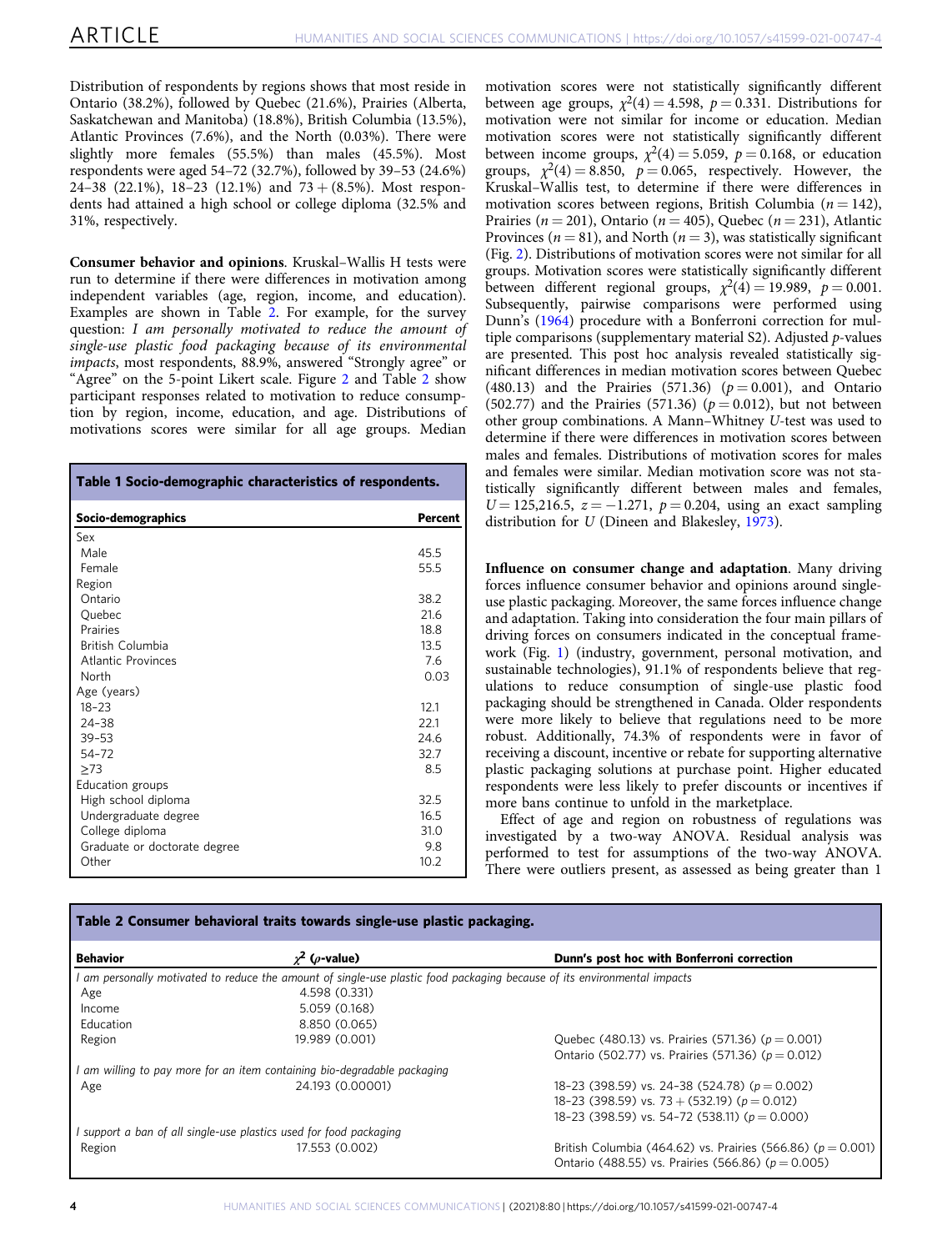<span id="page-4-0"></span>

Fig. 2 Consumer motivation to reduce the amount of single-use plastic food packaging by region, income, education level, and age. Panels indicate region (a), income (b), education level (c), and age (d). Error bars indicate standard deviation.

box-length from the edge of the box in a histogram for each variable at both the upper and lower end. Given the nature of population distribution of respondents, this was unsurprising. Rather than removing data points, outliers were left in the dataset. Data was not normally distributed, as assessed by Shapiro–Wilk's test ( $p < 0.05$ ). The assumption of homogeneity of variances was violated, as assessed by Levene's test for equality of variances,  $p = 3.5354E-16$ . The interaction effect between age and region on the need for increased regulations was statistically significant, F (13, 987) = 3.393,  $p = 0.000039$ , partial  $\eta^2 = 0.043$ .

The effect of education and region on the need for incentives was investigated by a two-way ANOVA. Residual analysis was performed to test for the assumptions of the two-way ANOVA. There were outliers present, as assessed as being greater than 1 box-lengths from the edge of the box in a histogram for each variable at both the upper and lower end. Outliers were left in the dataset. Data was not normally distributed, as assessed by Shapiro–Wilk's test ( $p < 0.05$ ). The assumption of homogeneity of variances was violated, as assessed by Levene's test for equality of variances,  $p = 0.000002$ . The interaction effect between education and region on the need for increased regulations was statistically significant,  $F(12, 988) = 2.239$ ,  $p = 0.009$ , partial  $\eta^2 = 0.026$ . All pairwise comparisons were run where reported 95% confidence intervals and p-values are Bonferroni-adjusted.

Solutions. The path to a zero-plastic waste future will not be easy. Possible solutions based on survey responses consists of a mixture between biodegradable product opportunities and commercialization, retail pricing, government bans and taxes, and corporate social responsibility (CSR) tactics from industry participants. Across Canada, 41.9% of respondents were willing to pay more for items containing biodegradable packaging (Fig. [3](#page-5-0)). Younger respondents were more likely to pay more for biodegradable packaging. A Kruskal–Wallis test was conducted to determine if there were differences in willingness to pay scores between age groups  $18-23$  ( $n = 114$ )  $24-38$  ( $n = 234$ ),  $39-53$  ( $n = 258$ ),  $54-72$  $(n = 351)$ , 73 +  $(n = 90)$ , was statistically significant. Distributions of scores were similar for all groups. Willingness to pay scores were statistically significantly different between different age groups,  $\chi^2(4 = 24.193, p = 0.00001)$ . Subsequently, pairwise comparisons were performed using Dunn's ([1964\)](#page-9-0) procedure with a Bonferroni correction for multiple comparisons (supplementary material S3). Adjusted p-values are presented. Analysis revealed statistically significant differences in median willingness to pay scores between age group 18–23 (398.59) and age group 24–38 (524.78) ( $p = 0.002$ ), group 18–23 (398.59) and age group 73 + (532.19) ( $p = 0.012$ ), and group 18-23 (398.59) and age group 54–72 (538.11) ( $p = 0.000$ ) but not between other group combinations.

For a government tax to disincentivize consumption of singleuse plastic food packaging, 33.3% of respondents were in favor. Higher educated respondents were more likely to accept paying a sales tax (Fig. [4](#page-5-0)). A Kruskal–Wallis test conducted to determine if there were differences in tax acceptance scores between education groups high-school diploma  $(n = 341)$ , undergraduate degree  $(n = 173)$ , college diploma  $(n = 326)$ , graduate degree or doctorate ( $n = 102$ ), and other ( $n = 107$ ). However, results showed no statistical difference between groups.

At the forefront of government policy, a ban on all single-use plastics used for food packaging was supported by 73.4% of respondents (Fig. [5\)](#page-5-0). Significance testing conducted to determine if there were differences on total ban support scores between regions, British Columbia, Prairies, Ontario, Quebec, Atlantic Provinces, and North, showed significances. Distributions of ban support scores were not similar for all groups, as assessed by visual inspection of a histogram. Motivation scores were statistically significantly different between different regional groups,  $\chi^2(4) = 17.553$ ,  $p = 0.002$ . Adjusted p-values are present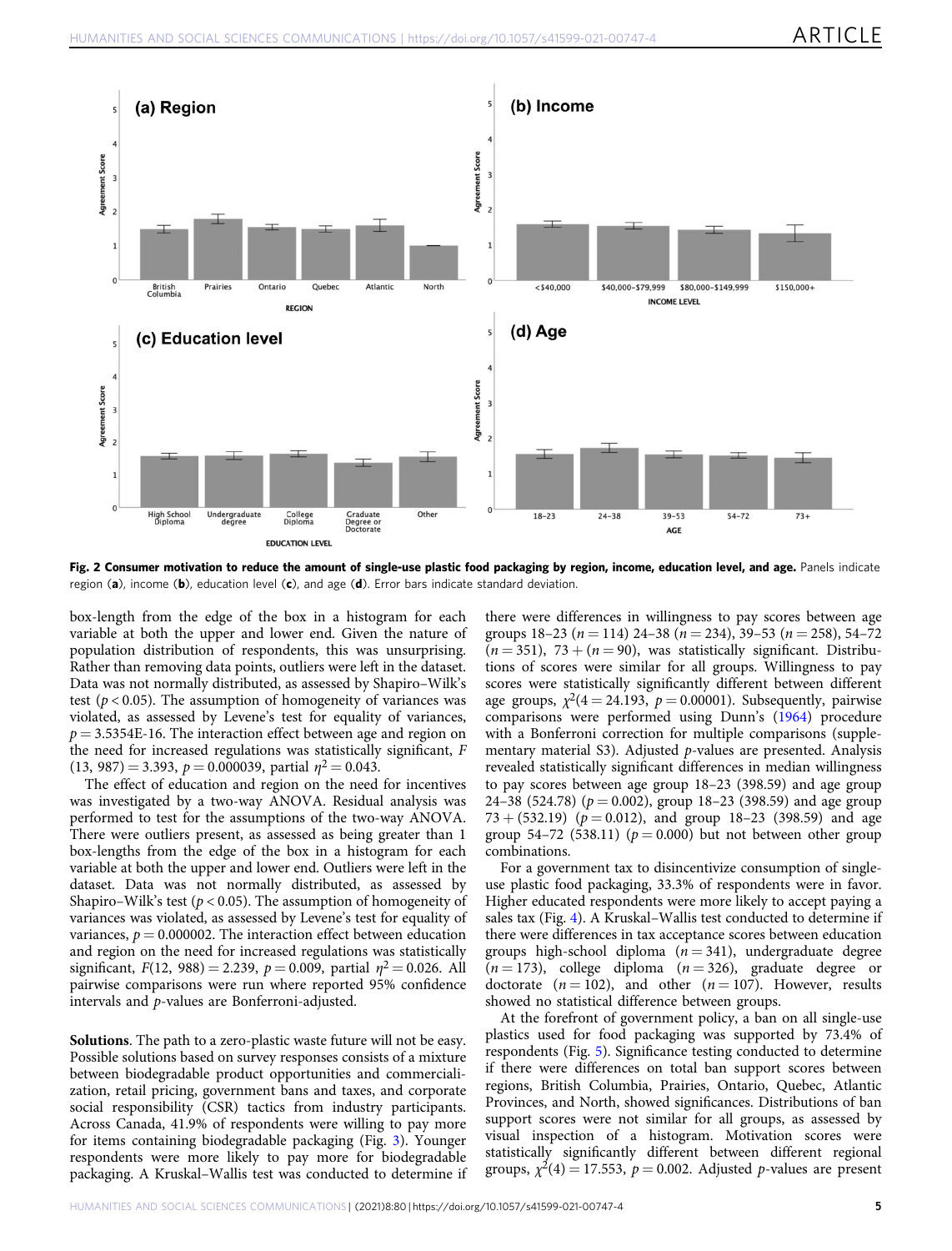<span id="page-5-0"></span>

Fig. 3 Consumer willingness to pay a higher price for biodegradable packaging by age. Error bars indicate standard deviation.



Fig. 4 Consumer acceptance to pay government tax by education level. Error bars indicate standard deviation.



Fig. 5 Consumer support for ban on all single-use plastics used for food packaging by region. Error bars indicate standard deviation.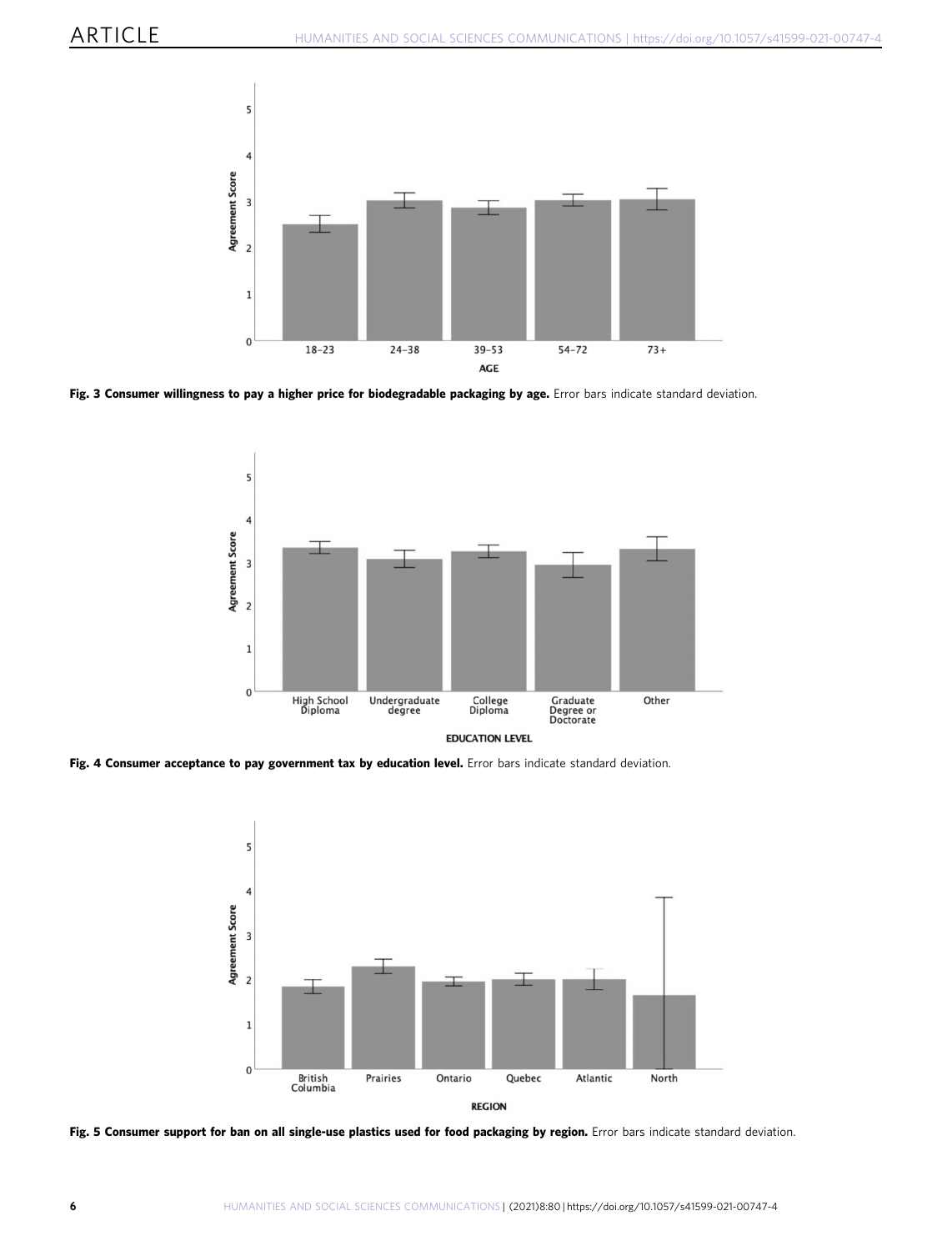

Fig. 6 Consumer level of understanding of branding and marketing of eco-friendly (sustainable) packaging by education level. Error bars indicate standard deviation.

in pairwise comparisons. Statistically significant differences in median ban support scores were present between British Columbia (464.62) and the Prairies (566.86) ( $p = 0.005$ ), and Ontario (488.55) and the Prairies (566.86) ( $p = 0.005$ ), but not between other group combinations (supplementary material S4).

Complementary findings. Of the four driving pillars behind consumer behavior and influence on change, new product opportunities and technology adoption in the marketplace showed some confusion at the consumer level (Fig. 6). Up to 44.1% of respondents suggested they were confused with branding and marketing of sustainable single-use plastic food packaging. There was no significant difference among education groups on the level of confusion with branding of single-use plastics  $(p = 0.054)$ . To reduce single-use plastic consumption at the food level, 90.6% of respondents believed they should be further educated on recycling processes, plastic use, and overall environmental impacts. There was no significant difference among education groups on the need for further education ( $p = 0.141$ ). Neither were there significant differences among income groups  $\chi^2(4) = 7.665 \rho = 0.053$ , nor regional differences ( $p = 0.145$ ). Roughly three quarters (76.1%) of respondents believed media coverage and pressure on the food industry was an efficient single-use plastic food packaging reduction strategy. There were no significant differences among demographic groups age  $(p = 0.54)$ , gender  $(p = 0.564)$ , region  $(p = 0.290)$ , education  $(p = 0.858)$  and income  $(p = 0.789)$ .

# **Discussion**

A dominant factor identified early in the research was the Canadian population's perception of single-use plastics. In recent years, awareness and understanding has grown rapidly but remains fragmented amongst regions, household income and education levels (Deloitte and Environment and Climate Change Canada (ECCC), [2019\)](#page-9-0). Consumers in Canada tend to respond to market forces as they relate to environmental issues but also have been criticized to have shown patterns of strong ties between convenience and food products. That same convenience was linked to the single-use plastic packaging issue faced in the Canadian food industry: consumers want selection and variety, but plastic packaging provides product safety and longevity. Furthermore, the Canadian federal government announced bans on certain single-use plastics by 2021 and many of the banned

items will be single-use food related packaging such as straws, lids and wrappers (Walker, [2019](#page-10-0)). Among the countries around the world pledging to reduce plastic waste, Canada announced in would "ban harmful single-use plastics" in 2019 (Government of Canada, [2019](#page-9-0)). As of 2018, 127 countries had implemented some legislative measures targeting single-use plastics. Since then, some jurisdictions have reversed or paused their measures due to pressure from plastic lobbyists, citing the COVID-19 pandemic as the cause for reversal (Prata et al., [2020;](#page-10-0) Silva et al., [2020](#page-10-0), [2021;](#page-10-0) Walker, [2020\)](#page-10-0).

However, Canada is still committed to banning single-use plastics. Under a newly unveiled list of single-use plastics being banned in Canada (announced on October 7 2020), plastic grocery bags, straws, stir sticks, six-pack rings, cutlery and food containers made from hard-to-recycle plastics will be banned nationwide by the end of 2021 (Environment and Climate Change Canada and Health Canada, [2020;](#page-9-0) Government of Canada, [2020\)](#page-9-0). Canada is banning harmful single-use plastic items (i.e., where there is evidence that they are found in the environment), under Schedule 1 of the Canadian Environmental Protection Act, 1999 (CEPA). This regulatory step using CEPA is one of Canada's principal laws for preventing pollution and protecting the environment (Government of Canada, [2020](#page-9-0)). Provincial governments, particularly in eastern Canada, have also announced legislation banning singleuse plastics. The Plastic Bag Reduction Act in Prince Edward Island came into effect July 1 2019 (Government of Prince Edward Island, [2020](#page-9-0)), followed by the retail plastic bag ban in Newfoundland and Labrador to come into effect original on July 1 2020, but due to the COVID-19 pandemic was paused (CTV News Atlantic, [2020\)](#page-9-0). The Plastic Bags Reduction Act (Bill 152) in Nova Scotia takes effect on October 30 2020 (Government of Nova Scotia, [2019\)](#page-9-0). Cities in Canada, such as Montreal and Vancouver, respectively also made progress banning single-use plastic items in 2018 (Marchildon, [2019](#page-10-0)).

For the Canadian food sector, the idea of convenience resonates with consumers and plastic has enabled retailers and manufacturers to meet this demand. The ability to increase variety and shelf life of food products in Canada is also directly correlated with plastic evolution and rapid growth seen in the last century of consumption and production (Deloitte and Environment and Climate Change Canada (ECCC), [2019](#page-9-0)). As consumers, policymakers, industry representatives and subject-matter experts debate the future of single-use plastics in food packaging, the implementation of market instruments and policies lags largely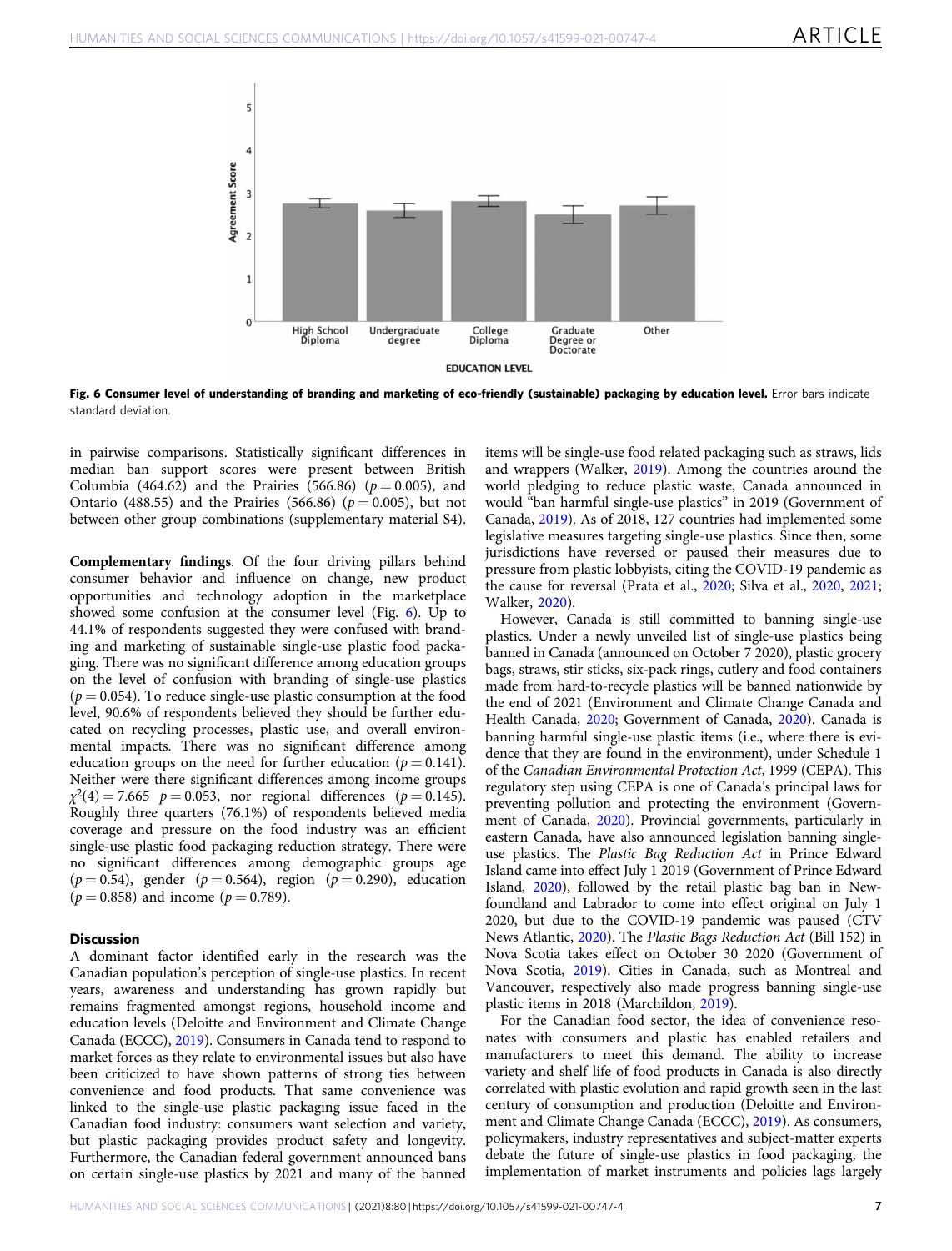

Fig. 7 Consumer opinion on further education needed to reduce single-use plastic consumption by education, income, and region. Panels indicate education (a), income (b), and region (c). Error bars indicate standard deviation.

because of top-down approaches that have been taken (Xanthos and Walker, [2017\)](#page-10-0). These approaches lack social and environmental indicators supporting market-based policy and public participation (Schnurr et al., [2018\)](#page-10-0).

To better understand Canadian consumers' perspectives, the industry must address what consumers are demanding: clearer and better understanding of plastic waste management, recycling processes, and availability of biodegradable and compostable options (Herbes et al., [2018](#page-9-0)). However, biodegradable food packaging options are not always better than alternatives if they cannot be handled by municipal solid waste facilities due to potential risks with breakdown of microplastics (Dilkes-Hoffman et al., [2018;](#page-9-0) Environment and Climate Change Canada and Health Canada, [2020;](#page-9-0) Government of Canada, [2020](#page-9-0)). Without new management strategies, current recycling rates will not be increased and ambitious goals and timelines to a zero-plastic waste future in Canada will be insurmountable (Walker and Xanthos, [2018;](#page-10-0) Karbalaei et al., [2018,](#page-9-0) [2019,](#page-10-0) [2021](#page-10-0); Environment and Climate Change Canada and Health Canada, [2020](#page-9-0)). The duo between recycling infrastructure and the redesign of plastic packaging and products to retain value and increase reuse can help support the framework for knowledge sharing and promoting proper management of plastic waste, including harmonization of technical standards and practices (Hanss and Böhm, [2012\)](#page-9-0). In essence, this can help build capacity to properly manage the single-use plastic waste derived from food products in Canada.

Food companies such as processors, distributors and retailers may seek to communicate their environmental performance to outside stakeholders but may not always find this easy to do since they may lack full knowledge of processes, and material flowing through supply chains through to customers. Furthermore, food retailers and plastic manufacturers may increase visibility into plastic inputs in food packaging, but to convey to the broader public that improved packaging solutions are readily available in the marketplace remains a challenge. The inability for consumers to distinguish between mainstream and green food packaging is difficult to address and information sharing is critical for coordinating supply chain dynamics (Fig. 7). Over the course of the last year, Canadian retailers and major food companies have made improvements and taken leadership positions to reduce single-use plastics in food packaging and banning plastic grocery bags. Major retailers in Canada such as Loblaws, Metro, Sobeys and Walmart have all stated respective plans and initiatives to curb plastic waste from their operations in 2020 (Sagan, [2019\)](#page-10-0). In response to consumer demands and government regulations, momentum is building across industry leaders and the opportunity to harness marketplace shifts. Although some announcements came after this national study, they remain relevant as many of these discussions were happening in the media, municipal council meetings and Canadian Council of Ministers of the Environment (CCME) sessions before findings were released.

Gaps and challenges in Canada. Results of this study cannot be generalized across the entire economic system because of the nature of packaging requirements in the food industry compared to electronics, auto-parts, textiles, building and construction, healthcare, and broader agricultural products. In short, the definition of "single-use" needs to be unpacked as it may be possible to explore options of readily available reuse items in today's marketplace. In an industry forced with tight margins, highturnover inventory and perishability risks, less change may seem like a logical step where partnerships across the supply chain should not be disrupted. To get to the intended future state levels of prevention and management of single-use plastic packaging, the upstream and downstream relationships need to be improved in the marketplace. Although this study on single-use plastics use can be applied in other jurisdictions, the Canadian market was the primary focus for this research. In Canada, there is currently a lack of sufficient infrastructure to manage plastic waste or plastic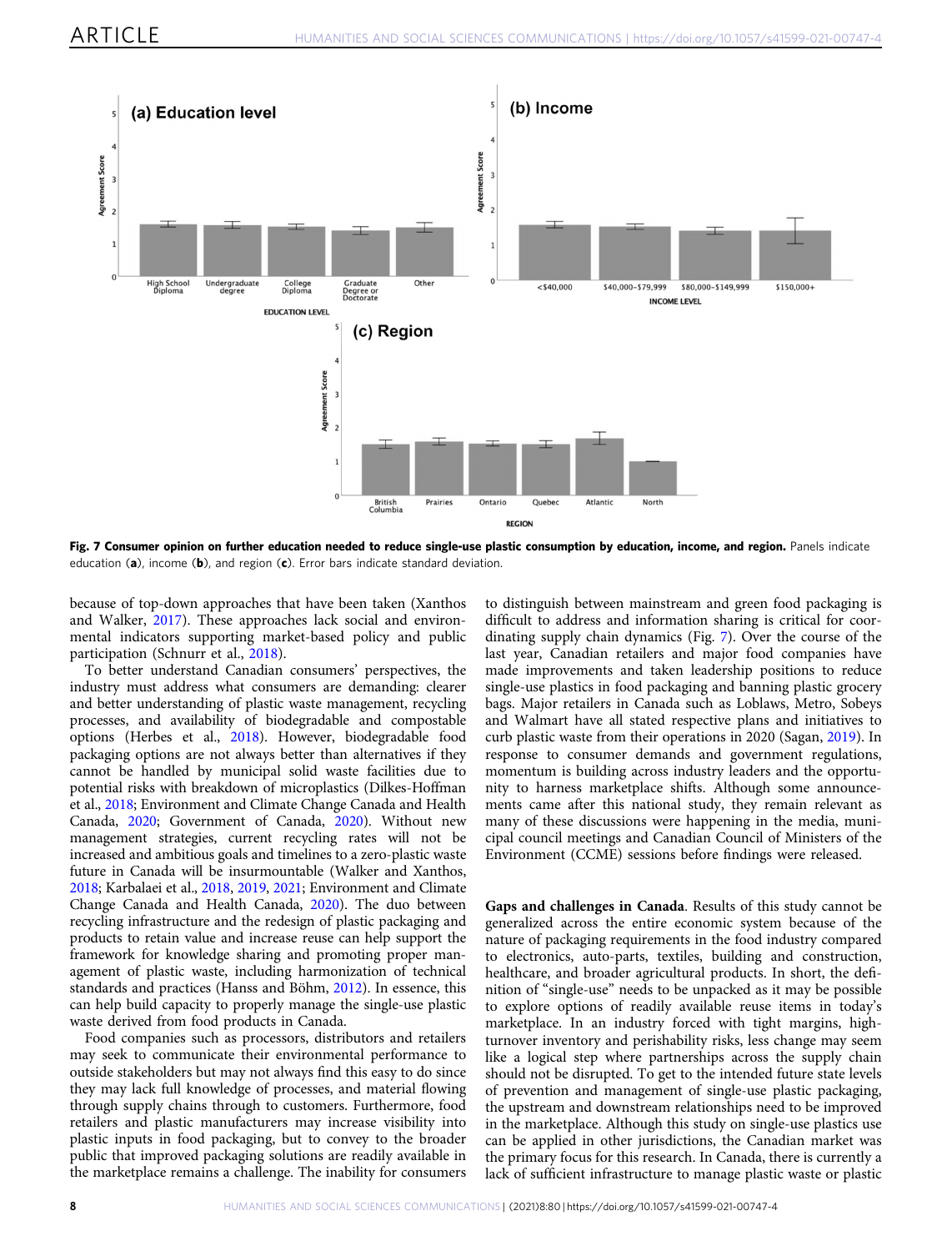recycling. Development of a series of standards, in addition to new processes for value creation of plastic waste, will provide a major economic opportunity for Canada going forward.

Producing food requires many inputs; land, water, fertilizer and energy. Even more, using these finite resources in Canada makes it harder for consumers to accept, especially when perception includes both unacceptable food waste levels and the unknown of plastic waste derived from single-use plastic food packaging. Similar to Europe, this paper finds that Canada must assess how the growth in plastic packaging waste generation over time has witnessed coinciding increases with food waste. For instance, a time series of domestic plastic packaging and food waste in Canada, such as in the Plastics Europe review [\(2017\)](#page-10-0), is required to demonstrate the simultaneous movement in waste figures between both categories as they are proven not to be mutually exclusive. Identifying and synthesizing dispersed data on production, use, and end-life management of single-use plastics in food packaging presents a unique opportunity for Canada. Geyer et al. [\(2017](#page-9-0)) found that if current production trends hold constant, by 2050, 12 billion MT of plastic waste will end up in landfills. This study demonstrates how driving factors impact consumer behaviors and perceptions surrounding singleuse plastic packaging in food. Analysis and methodology applied suggests that regardless of steps taken to manage the issue going forward in Canada, complexities along the entire food supply chain are long-term (Charlebois et al., [2014\)](#page-9-0).

Although research outlining environmental, social and economic impacts of plastic pollution is growing, few studies have examined policy and legislative tools to reduce plastic pollution, particularly single-use plastics (Xanthos and Walker, [2017](#page-10-0)). Furthermore, policies at the global scale for reduction of singleuse plastics lack the ability to document or measure their effectiveness (Schnurr et al., [2018\)](#page-10-0). There is a growing need for an integrated approach to assessing plastic waste generated by Canadians from single-use plastic food packaging. In Canada, most plastic waste is derived from single-use plastic food packaging, but better assessments should consider more waste management scenarios, which often ignore environmental leakage of packaging (Srivastava, [2007](#page-10-0)). A broad frame of reference for single-use food packaging is not adequately developed, and the Canadian contribution to the issue is not insignificant. In fact, public opinion towards single-use plastics seems to be derived directly from major environmental repercussions (Walker and Xanthos, [2018](#page-10-0)). Production and consumption of more sustainable products is an important step towards achieving higher sustainability targets through less waste and through packaging containing alternative materials (Ertz et al., [2017](#page-9-0)). Further, assessing plastic waste from single-use plastic food packaging must be considered through the lens of raw material use, production processes, and waste management before making recommendations around sustainable packaging alternatives (Molina-Besch et al., [2019\)](#page-10-0).

CSR, a result of pressure from customers to improve environmental performance, is a major response to the singleuse plastics issue in food packaging (Weinhofer and Hoffmann, [2010\)](#page-10-0). When firms downstream in the supply chain seek to achieve environmental improvements, they attempt to complete this step by pressuring upstream suppliers also adopt greener practices. Evidence of the systematic approach where stages of the supply chain start to rely on one another for environmental performance can be characterized as signals towards incentives, but effectiveness varies entirely on relationships between suppliers and customers (Delmas and Montiel, [2009](#page-9-0)).

Consumer pressure on stages of the supply chain producing and using single-use plastics is a driving force behind adoption of new standards and services (Garnett, [2011\)](#page-9-0). However, few studies analyze how the relationship between industrial customers and

suppliers influence adoption (Delmas and Montiel, [2009](#page-9-0)). Therefore, there remains a knowledge gap and understanding around the issue of tailoring to new consumer demands. A positive perception of a packaged product, however, does not automatically mean a person will purchase it, since many factors are considered in a buying decision. The lack of knowledge around sustainable consumer behavior is considered a "attitudebehavior gap" where many consumers' positive attitude and noble intentions to act in a sustainable way are not translated into actual consumer behavior (Scott and Vigar-Ellis, [2014](#page-10-0); Ketelsen et al., [2020](#page-10-0)). Lastly, corporate approaches in Canada to overcome consumer demand changes need to include continuous technological advancements. The notion of green product development must adhere to strong social, economic and technological fundamentals, while following strict and swift adaptation to consumer changes (Rokka and Uusitalo, [2008](#page-10-0); Arboretti and Bordignon, [2016\)](#page-9-0). Although change can be difficult for corporate strategy, it can present new business opportunities (Bowen and Aragon-Correa, [2014\)](#page-9-0). This can create competitive advantage if Canada's food industry can seek a better understanding of the consumers' willingness to pay a premium for green (sustainable) packaging for food products (Rokka and Uusitalo, [2008](#page-10-0)).

Possible implications. In Canada, plastics remaining in the packaging system need to be simplified and standardized; fewer polymers, pre-vetted material inputs, less additives and easier recycling capacity (Prata et al., [2019](#page-10-0)). Across the supply chain, the use of compostable packaging and value-retention with single-use plastics should be encouraged and incentivized. To achieve this target, policymakers should address regulatory hurdles to enhance and support industrial research and commercialization opportunities of compostable packaging, which includes and involves municipalities. Furthermore, industry should be encouraged to adopt a circular economy model in line with the federal government's zero-plastic waste strategy (CCME, [2018](#page-9-0)).

Globally, capturing material value in the new plastics economy requires a disciplined approach. According to the Ellen MacArthur Foundation [\(2018](#page-9-0)), the plastics industry could be saved by retaining and capture value of waste. In Canada, over half of all disposable plastic products, many of which are derived from the food industry, are used once and thrown away. Most plastic types contribute to approximately CAD\$35 billion in annual sales and over 5% of the plastics manufacturing sector in Canada is linked to plastic resin production (Deloitte and Environment and Climate Change Canada (ECCC), [2019\)](#page-9-0). The lifecycle of plastics is linear in nature and packaging consists of 43% of the main waste generators in Canada. Plastic materials, more specifically single-use packaging, that are not recovered represents a lost opportunity of CAD\$7.8 billion for Canada in 2016 and the outlook to 2030 estimates unrecovered plastics lost value could rise to CAD\$11.1 billion (Deloitte and Environment and Climate Change Canada (ECCC), [2019](#page-9-0)).

Extending plastics lifetime to reduce and delay waste generation is a major component in supporting a transition towards a zeroplastic waste future. Finding secondary markets is critical and can overcome barriers such as plastics recovery policies and regulations, process losses and the absence of high-volume recovery options. Holding both producers and retailers accountable for making sure that material used is properly managed by the consumer should be enforced through strict liability. Achieving goals established by the food industry leaders and responding to demands from consumers will require a cohesive and comprehensive approach. Most importantly, Canada needs better alignment between food safety regulations and the agri-food sector's environmental obligations at all levels of government.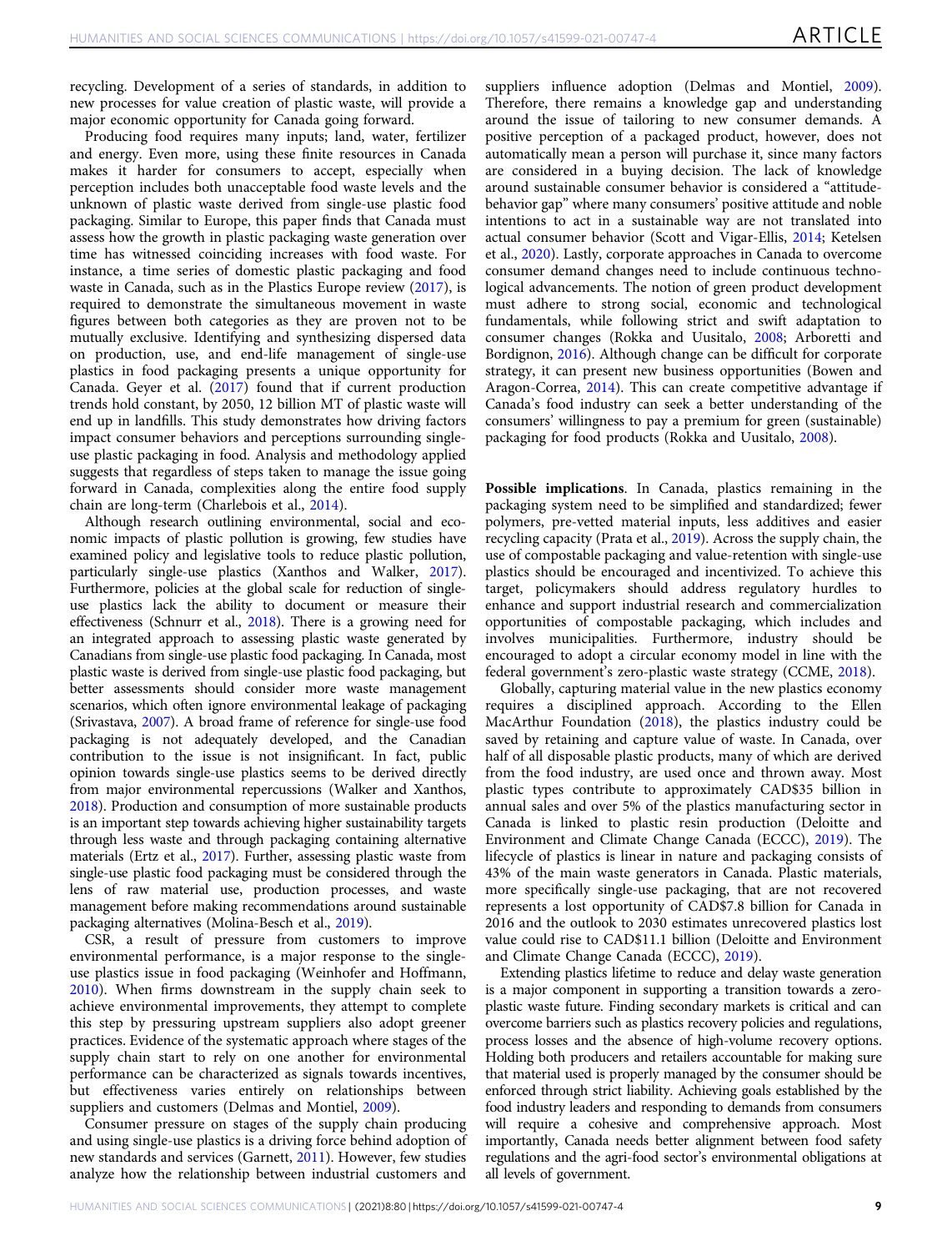<span id="page-9-0"></span>Alternative solutions to consider. Advancements in technology, academic research, policymaking and consumer insights allow for new perspectives to develop. Pursuit of a zero single-use plastic future in Canada must not over-look negative impacts of singleuse plastic food packaging used in the food industry, but the food industry needs concrete, measured, and realistic alternative solutions to deploy in the marketplace. As consumer perceptions of single-use plastic packaging informs policymakers and businesspeople, a broad-range of solutions are attainable to improve market dynamics. Moreover, fundamental public-private partnerships should be established to attract investments in research and development with the aim of rapidly scaling commercial solutions for single-use plastic food packaging.

# Conclusions

Canadian consumers are highly motivated to reduce single-use plastic food packaging, but less willing to pay for alternatives. Addressing issues of single-use plastic pollution in Canada, including plastic food packaging, requires a holistic view and a well-orchestrated effort. Specific actions are required beyond legislation and policy-driven changes. Canada needs to consider food waste prevention techniques while striving to identify costeffective alternative materials to single-use plastic packaging to achieve zero-plastic waste, and drive consumer behavior change. Actions from all stakeholders including EPR, partnerships with cutting-edge alternative packaging suppliers, waste prevention initiatives, circular economy systems integration, education at the consumer level, and performance measures are all essential to overcome future environmental risks of single-use plastic packaging waste. Responses to single-use plastic waste derived from food packaging while striving for zero-plastic waste to reduce environmental impacts of plastic pollution is an integral part to Canada's commitment to create shared value for the food industry, society and government-driven plans. Accelerating action to tackle the issue of the food industry's contribution to single-use plastic packaging waste is imperative from all participants of the economic system.

#### Data availability

Data will be made available upon request

# Code availability

Not applicable

Received: 23 July 2020; Accepted: 26 January 2021; Published online: 17 March 2021

#### **References**

- Adam I, Walker TR, Bezerra JC et al. (2020) Policies to reduce single-use plastic marine pollution in West Africa. Mar Pol 116:103928
- Arboretti R, Bordignon P (2016) Consumer preferences in food packaging: CUB models and conjoint analysis. Br Food J 118(3):527–540
- Avery-Gomm S, Walker TR, Mallory ML et al. (2019) There is nothing convenient about plastic pollution. Rejoinder to Stafford and Jones viewpoint–ocean plastic pollution: a convenient but distracting truth? Mar Pol 106:103552

Beck CA, Metz LM, Svenson LW et al. (2005) Regional variation of multiple sclerosis prevalence in Canada. Mult Scler J 11(5):516–519

- Bezerra JC, Walker TR, Clayton CA et al. (2021) Single-use plastic bag policies in the Southern African Development Community. Environ Chall 100029. <https://doi.org/10.1016/j.envc.2021.100029>
- Bowen F, Aragon-Correa J (2014) Greenwashing in corporate environmentalism research and practice: the importance of what we say and do. Organ Environ 27(2):107
- Brooks AL, Wang S, Jambeck JR (2018) The Chinese import ban and its impact on global plastic waste trade. Sci Adv 4(6):eaat0131
- Canadian Council of Ministers of the Environment (CCME) (2018) Strategy on Zero Plastic Waste. https://www.ccme.ca/fi[les/Resources/waste/plastics/1289\\_CCME](https://www.ccme.ca/files/Resources/waste/plastics/1289_CCME%20Canada-wide%20Action%20Plan%20on%20Zero%20Plastic%20Waste_EN_June%2027-19.pdf) [%20Canada-wide%20Action%20Plan%20on%20Zero%20Plastic%20Waste\\_](https://www.ccme.ca/files/Resources/waste/plastics/1289_CCME%20Canada-wide%20Action%20Plan%20on%20Zero%20Plastic%20Waste_EN_June%2027-19.pdf) [EN\\_June%2027-19.pdf.](https://www.ccme.ca/files/Resources/waste/plastics/1289_CCME%20Canada-wide%20Action%20Plan%20on%20Zero%20Plastic%20Waste_EN_June%2027-19.pdf) Accessed 15 Sep 2020
- Charlebois S, Stern RH, Buhr M (2014) Sharing and preparing: cross-institutional, food security-based knowledge in Canada. Int J Sust Dev World Ecol 21(6):1–8
- Clayton CA, Walker TR, Bezerra JC et al. (2020) Policy responses to reduce singleuse plastic marine pollution in the Caribbean. Mar Pollut Bull 111833. <https://doi.org/10.1016/j.marpolbul.2020.111833>
- CTV News Atlantic (2020) Retail plastic bag ban in Newfoundland and Labrador to come into effect July 1. [https://atlantic.ctvnews.ca/retail-plastic-bag-ban](https://atlantic.ctvnews.ca/retail-plastic-bag-ban-in-newfoundland-and-labrador-to-come-into-effect-july-1-1.4788475)[in-newfoundland-and-labrador-to-come-into-effect-july-1-1.4788475.](https://atlantic.ctvnews.ca/retail-plastic-bag-ban-in-newfoundland-and-labrador-to-come-into-effect-july-1-1.4788475) Accessed 15 Sep 2020
- Delmas M, Montiel I (2009) Greening the supply chain: when is customer pressure effective? J Econ Manage Strategy 18(1):171–201
- Deloitte and Environment and Climate Change Canada (ECCC) (2019) Economic study of the Canadian plastic industry, markets and waste. Gatineau, Quebec. [http://publications.gc.ca/collections/collection\\_2019/eccc/En4-366-1-2019](http://publications.gc.ca/collections/collection_2019/eccc/En4-366-1-2019-eng.pdf) [eng.pdf.](http://publications.gc.ca/collections/collection_2019/eccc/En4-366-1-2019-eng.pdf) Accessed 15 Sep 2020
- Diggle A, Walker TR (2020) Implementation of harmonized extended producer responsibility strategies to incentivize recovery of single-use plastic packaging waste in Canada. Waste Manage 110:20–23
- Dilkes-Hoffman L, Lane JL, Grant T et al. (2018) Environmental impact of biodegradable food packaging when considering food waste. J Clean Prod 180:325–334
- Dineen LC, Blakesley BC (1973) Algorithm AS 62: a generator for the sampling distribution of the Mann- Whitney U Statistic. J R Stat Soc 22: 269–273
- Dunn OJ (1964) Multiple comparisons using rank sums. Technometrics 6 (3):241–252
- Dües CM, Tan KH, Lim M (2013) Green as the new lean: how to use lean practices as a catalyst to greening your supply chain. J Clean Prod 40:93–100
- Environment and Climate Change Canada and Health Canada (ECCC) (2020) Science assessment of plastic pollution. Cat. No.: En14-424/2020E-PDF. ISBN 978-0-660-35897-0. Retrieved from. [https://www.canada.ca/en/environment](https://www.canada.ca/en/environment-climate-change/services/evaluating-existing-substances/science-assessment-plastic-pollution.html)[climate-change/services/evaluating-existing-substances/science-assessment](https://www.canada.ca/en/environment-climate-change/services/evaluating-existing-substances/science-assessment-plastic-pollution.html)[plastic-pollution.html](https://www.canada.ca/en/environment-climate-change/services/evaluating-existing-substances/science-assessment-plastic-pollution.html). Accessed 15 Sep 2020
- Ellen MacArthur Foundation, ARUP, McKinsey and Company, and UNCTAD (2018) The Circular Economy Opportunity for Urban and Industrial Innovation in China. [https://www.ellenmacarthurfoundation.org/assets/downloads/](https://www.ellenmacarthurfoundation.org/assets/downloads/The-circular-economy-opportunity-for-urban-industrial-innovation-in-China_19-9-18_1.pdf) [The-circular-economy-opportunity-for-urban-industrial-innovation-in-](https://www.ellenmacarthurfoundation.org/assets/downloads/The-circular-economy-opportunity-for-urban-industrial-innovation-in-China_19-9-18_1.pdf)[China\\_19-9-18\\_1.pdf.](https://www.ellenmacarthurfoundation.org/assets/downloads/The-circular-economy-opportunity-for-urban-industrial-innovation-in-China_19-9-18_1.pdf) Accessed 15 Sep 2020
- Ertz M, François J, Durif F (2017) How consumers react to environmental information: an experimental study. J Int Consum Marketing 29(3):162–178
- Fernqvist F, Olsson A, Spendrup S (2015) What's in it for me? food packaging and consumer responses, a focus group study. Br Food J 117(3):1122–1135
- Garnett T (2011) Where are the best opportunities for reducing greenhouse gas emissions in the food system (including the food chain)? Food Pol 36:S32
- Geyer R, Jambeck JR, Law KL (2017) Production, use, and fate of all plastics ever made. Sci Adv 3(7):e1700782
- Government of Canada (2019) Canada to ban harmful single-use plastics and hold companies responsible for plastic waste. [https://pm.gc.ca/en/news/news](https://pm.gc.ca/en/news/news-releases/2019/06/10/canada-ban-harmful-single-use-plastics-and-hold-companies-responsible)[releases/2019/06/10/canada-ban-harmful-single-use-plastics-and-hold](https://pm.gc.ca/en/news/news-releases/2019/06/10/canada-ban-harmful-single-use-plastics-and-hold-companies-responsible)[companies-responsible.](https://pm.gc.ca/en/news/news-releases/2019/06/10/canada-ban-harmful-single-use-plastics-and-hold-companies-responsible) Accessed 15 Sep 2020
- Government of Canada (2020) Canada one-step closer to zero plastic waste by 2030. [https://www.canada.ca/en/environment-climate-change/news/2020/10/canada](https://www.canada.ca/en/environment-climate-change/news/2020/10/canada-one-step-closer-to-zero-plastic-waste-by-2030.html)[one-step-closer-to-zero-plastic-waste-by-2030.html.](https://www.canada.ca/en/environment-climate-change/news/2020/10/canada-one-step-closer-to-zero-plastic-waste-by-2030.html) Accessed 15 Sep 2020
- Government of Nova Scotia (2019) Bill 152 Plastic Bags Reduction Act. [https://](https://nslegislature.ca/legc/bills/63rd_2nd/1st_read/b152.htm) [nslegislature.ca/legc/bills/63rd\\_2nd/1st\\_read/b152.htm](https://nslegislature.ca/legc/bills/63rd_2nd/1st_read/b152.htm). Accessed 15 Sep 2020
- Government of Prince Edward Island (2020) Plastic Bag Reduction. [https://www.](https://www.princeedwardisland.ca/en/information/environment-water-and-climate-change/plastic-bag-reduction) [princeedwardisland.ca/en/information/environment-water-and-climate](https://www.princeedwardisland.ca/en/information/environment-water-and-climate-change/plastic-bag-reduction)[change/plastic-bag-reduction.](https://www.princeedwardisland.ca/en/information/environment-water-and-climate-change/plastic-bag-reduction) Accessed 15 Sep 2020
- Hajizadeh M, Mitnitski A, Rockwood K (2016) Socioeconomic gradient in health in Canada: is the gap widening or narrowing? Health Pol 120(9):1040–1050
- Hanss D, Böhm G (2012) Sustainability seen from the perspective of consumers. Int J Consum Stud 36(6):678–687
- Hartley BL, Holland M, Pahl S et al. (2015) How to communicate with stakeholders about marine litter–A short guide to influencing behavioural change. Plymouth University: Plymouth University Press, UK, [http://www.marlisco.eu/](http://www.marlisco.eu/how-to-communicate-with-stakeholders-guide.en.html) [how-to-communicate-with-stakeholders-guide.en.html](http://www.marlisco.eu/how-to-communicate-with-stakeholders-guide.en.html) Accessed 15 Sep 2020
- Herbes C, Beuthner C, Ramme I (2018) Consumer attitudes towards biobased packaging–A cross-cultural comparative study. J Clean Prod 194:203–218
- Jambeck JR, Geyer R, Wilcox C et al. (2015) Plastic waste inputs from land into the ocean. Science 347(6223):768–771
- Jia L, Evans S, van der Linden S (2019) Motivating actions to mitigate plastic pollution. Nat Commun 10(1):4582
- Karbalaei S, Hanachi P, Walker TR et al. (2018) Occurrence, sources, human health impacts and mitigation of microplastic pollution. Environ Sci Pollut Res 25 (36):36046–36063